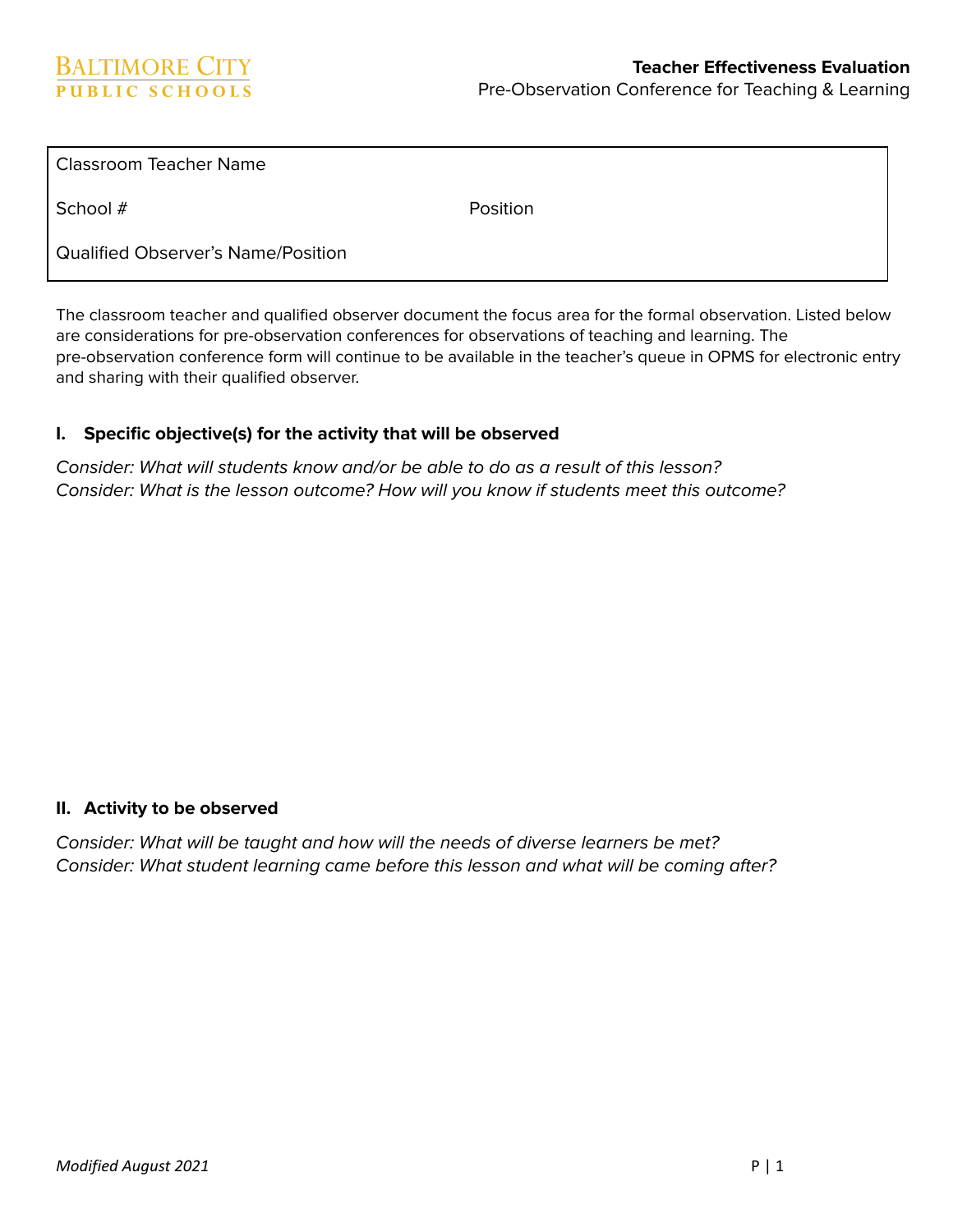## **III. Strategies that will be used to accomplish the objectives**

Consider: What instructional strategies and/or tools for remote learning will you use? Why? Consider: How are your instructional choices responsive to what you know about your students?

## **IV. Special circumstances related to activity observed**

Consider: What should the observer be aware of when conducting this observation (ie: Is this a new unit, are you implementing new routines, are there student attendance or participation concerns)?

**V. Other Comments**